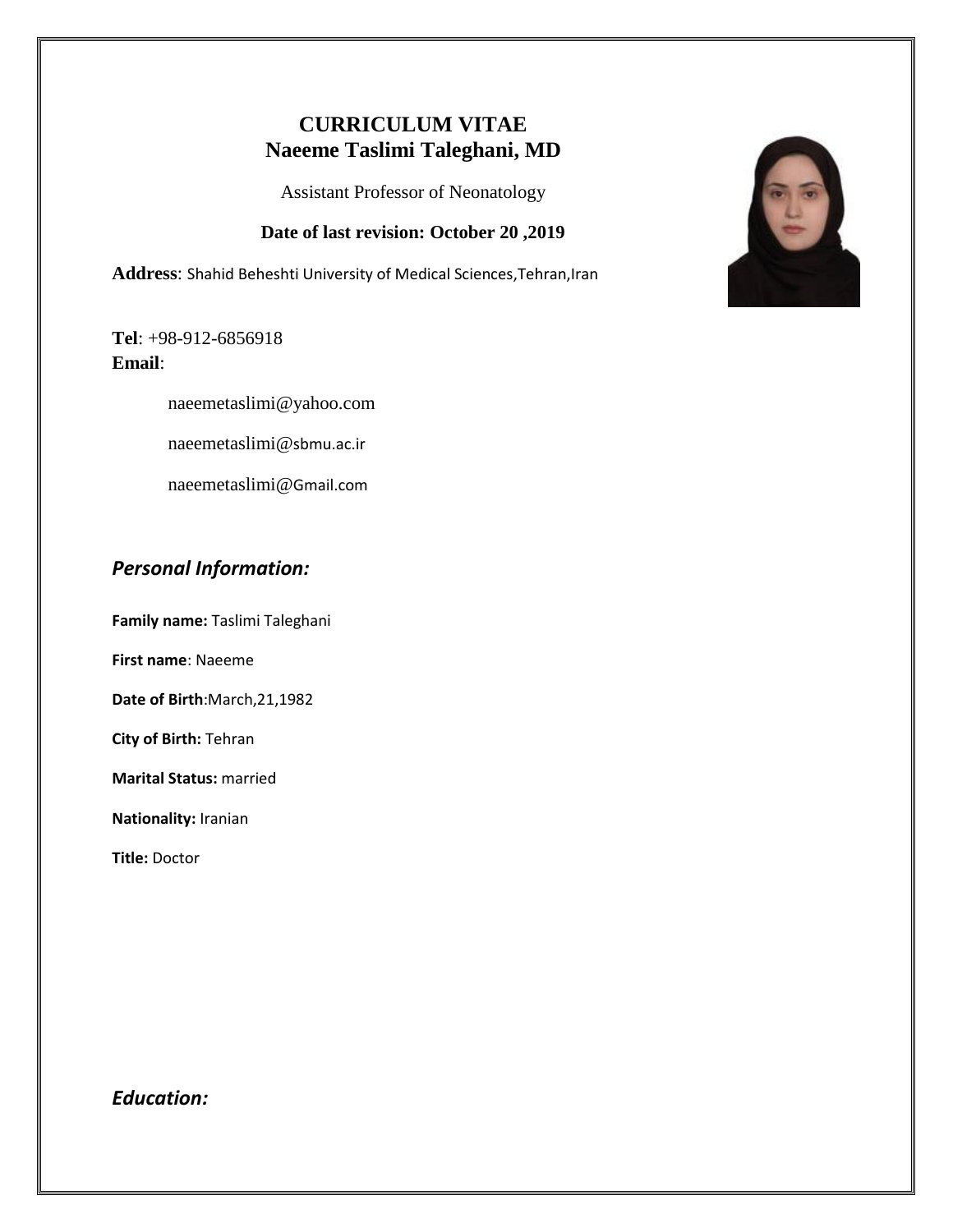**2001january-2008 september : General Medicine**, Iran University of Medical Sciences

**2008 september-2011 september:Specialty**, Shahid Beheshti University of Medical Sciences

**2012september-2014september:Fellowship**:Shahid Beheshti University of Medical Sciences

## *Researches:*

**2009-2010** *accepted proposal and research is finished* : prevalence of subclinical hepatitis in 1-15 years old children in mofid children hospital. Pediatric Infectious diseases research center, mofid hospital, shaheed Beheshti University of medical sciences and health affairs.

**2012-2014** *accepted proposal and research is finished* : Assess the outcomes of VLBW neonate with RDS , treated with different respiratory support strategias at Mahdie NICU hospital . Neonatal health research center, mofid hospital, shaheed Beheshti University of medical sciences and health affairs.

**2012**-**2014** *accepted proposal and research is finished* :N.CPAP versus N.IMV in initial respiratory support of VLBW neonates with RDS. Neonatal health research center, mofid hospital, shaheed Beheshti University of medical sciences and health affairs.

**2015**- now *accepted proposal and research is implementing:* Assess the effect of Creon on improvement of VLBW feeding tolerance.Clinical Research Development Unit,Imam Hossein Hospital , shaheed Beheshti University of medical sciences and health affairs.

**2015**-- now *accepted proposal and research is implementing:2 years follow up in NICU graduates of Mahdie Hospital.* Neonatal health research center, mofid hospital, shaheed Beheshti University of medical sciences and health affairs.

**2017**- now **accepted proposal and research is implementing** :Assessment of CBC indexes and coagulopathy in term and preterm neonates born to mothers with preeclampsia in Imam-Hossein Hospital since 2014 to 2017.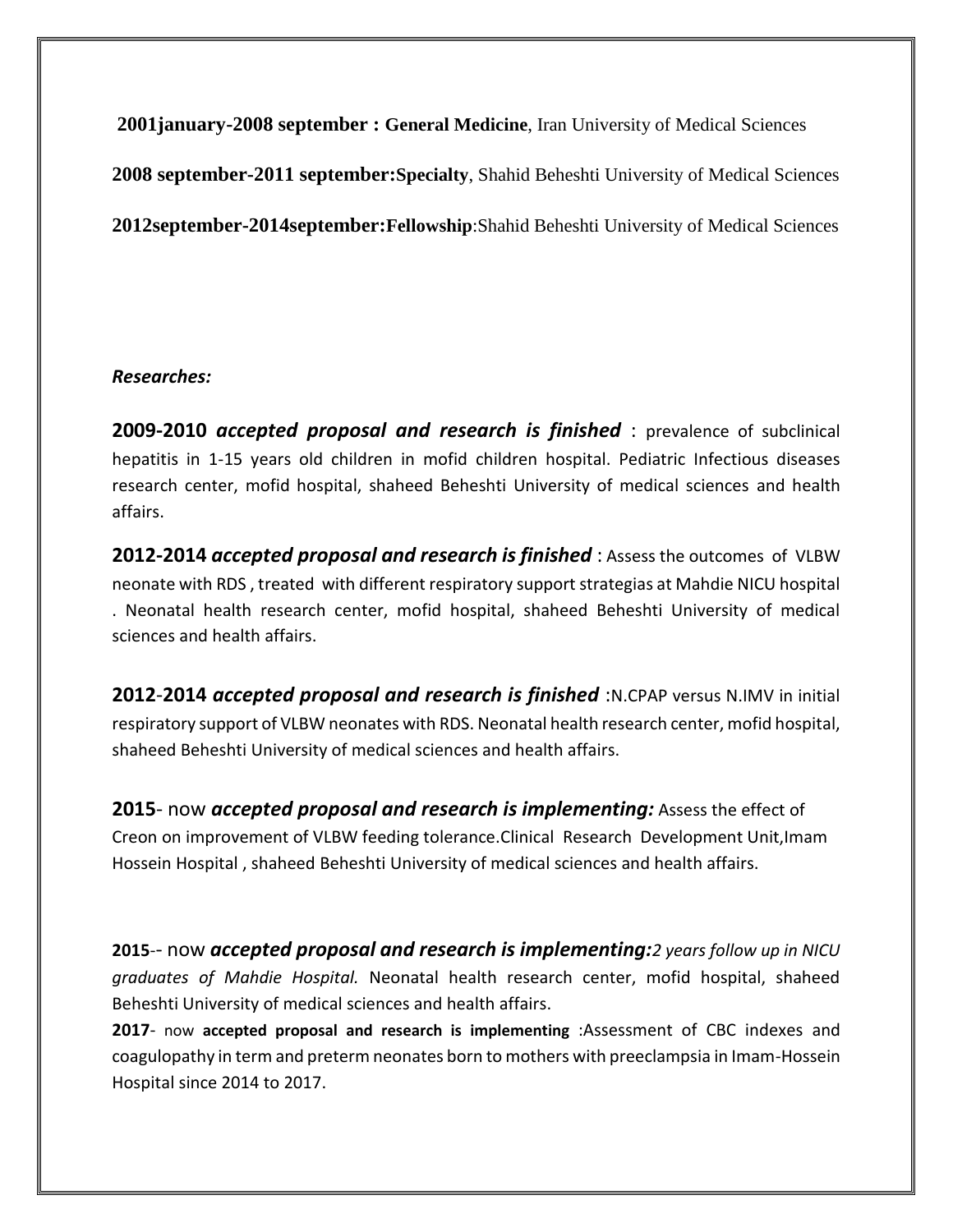**2018**- now **accepted proposal and research is implementing**: Comparison of paracetamol and ibuprofen effect on hyperbilirubinemia in PDA preterm neonates in Mahdieh Hospital , shaheed Beheshti University of medical sciences and health affairs.

## *Training Courses:*

2018(Tuesday 04 December)**Author Workshop - Introduction to Scholarly Publishing** at Shahid Beheshti University of Medical Sciences,Presented by Ozge Sertdemir, Customer Consultant,Tehran-Iran

2018(may, 15 )**Introduction to Scientometric Indicators,** central Library,, Shaheed Beheshti University of Medical Sciences & Health Services,Mofid hospital,tehran,Iran

2018(September ,20)dr **kabiri, Introduction to Scientometric Indicators**

2018(November 21) Workshop on **Key Feature Problem , Educational Development Office (EDO), Shaheed Beheshti University of Medical Sciences & Health Services , Tehran-Iran.**

2017(Janouvery,11*),Workshop on Multiple Choice Question* , Educational Development Office (EDO), Shaheed Beheshti University of Medical Sciences & Health Services , Tehran-Iran.

2017(February, 6) Workshop on **communication skill**, Educational Development Office (EDO), Shaheed Beheshti University of Medical Sciences & Health Services , Tehran-Iran

2016(December ,27) ,Workshop on **Evidence Based Medicine** , Educational Development Office (EDO), Shaheed Beheshti University of Medical Sciences & Health Services , Tehran-Iran.

2016(September,26),*Workshop on communication skill*, Educational Development Office (EDO), Shaheed Beheshti University of Medical Sciences & Health Services , Tehran-Iran.

2016(may ,31) 2017,Workshop on **Preceptor** ship , Educational Development Office (EDO), Shaheed Beheshti University of Medical Sciences & Health Services , Tehran-Iran.

2016 (MAay 8), Workshop on **Evidenced based medicine**(empowerment of teachers) , Educational Development Office (EDO), Shaheed Beheshti University of Medical Sciences & Health Services , Tehran-Iran

2016 (Augest,29), *Professional Knowledge Network*, research development center, Shaheed Beheshti University of Medical Sciences & Health Services ,Tehran-Iran .

2016(March,8),*Workshop for Blood and blood component handling and hem vigilance system for* **physicians**,Iranian Blood Transfusion Organization, Tehran-Iran.

2016( January, 5*), Workshop on refreshing lecturing(empowerment of teachers)* , Educational Development Center (EDC), Shaheed Beheshti University of Medical Sciences & Health Services , Tehran-Iran.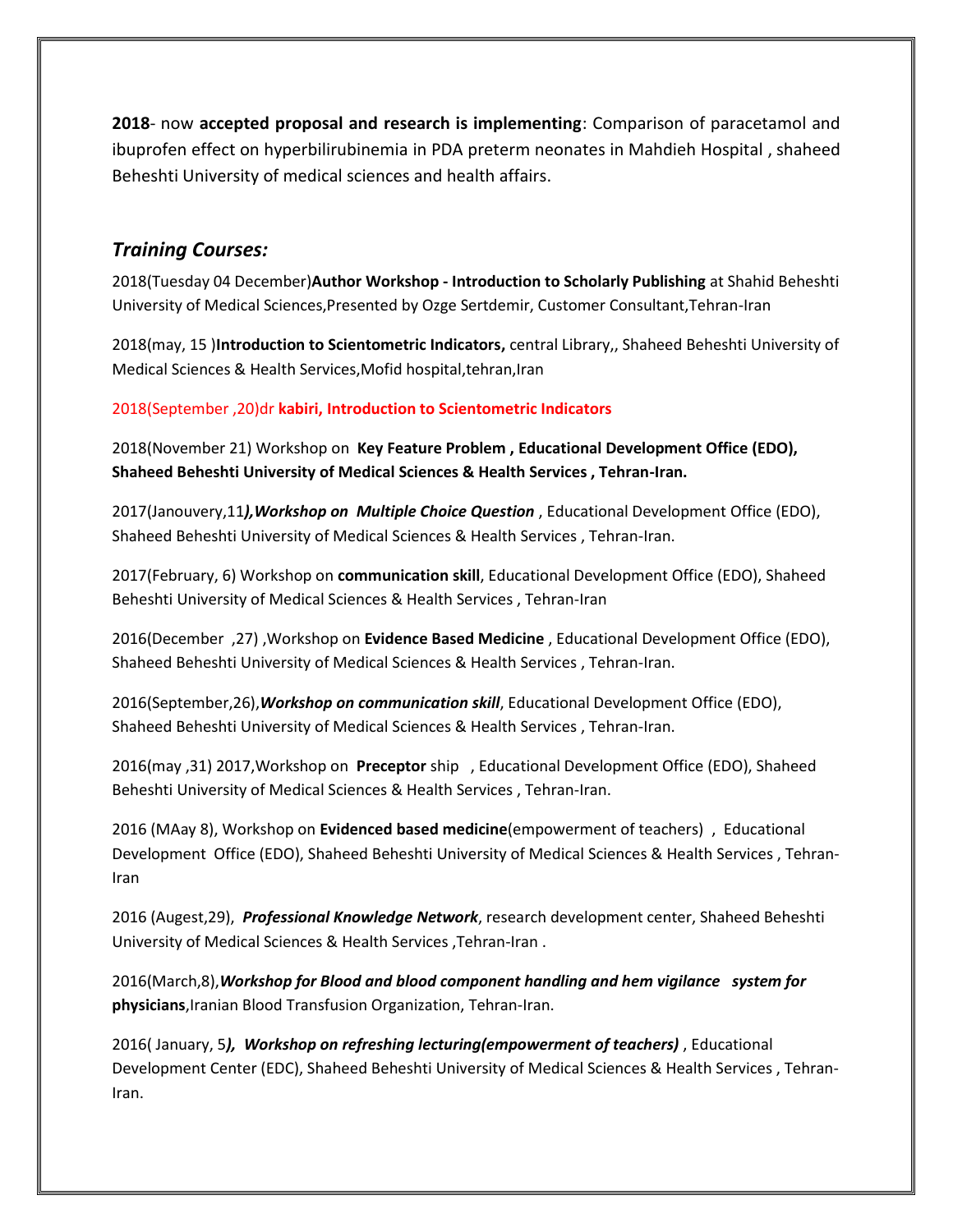2015 (February ,15), *Workshop on Introduction to PLAGIARISM*,research development center, Shaheed Beheshti University of Medical Sciences & Health Services *,*Tehran-Iran .

2009( May, 12), *Workshop on breast feeding*, mofid children hospital, Shaheed Beheshti University of Medical Sciences & Health Services *,* Tehran-Iran.

2008( October ,18), *Workshop on neonatal CPR,Clinical skill center of medical college*, Shaheed Beheshti University of Medical Sciences & Health Services *,* Tehran-Iran.

### *Personal Skills:*

#### **Language:**

Persian (Native)

English (Speak, Read and Write)

#### **Computer:**

Familiar with Win 7, Word 2013, Excel 2013,Powerpoint 2013, SPSS 16.

#### **Research:**

Ability of searching articles, sampling, writing proposals and papers and some experiences in analyzing data.

## *Professional Experiences:*

**2014 till now-***A member of pediatric faculty of Shaheed Beheshti university of medical sciences and health services (present)* at Imam Hosein Hospital &Mahdie hospital (assistant professorof neonatology) , Tehran-Iran.

**2014 till now**-*Reviwer of Pajuhan System, research development center*, Shaheed Beheshti University of Medical Sciences & Health Services *,*Tehran-Iran .

**2015 till now-***Associate Editor of Archives of Pediatric Infectious Diseases,*Pediatrc Infections Research Centre. Shaheed Beheshti University of Medical sciences and health Affairs.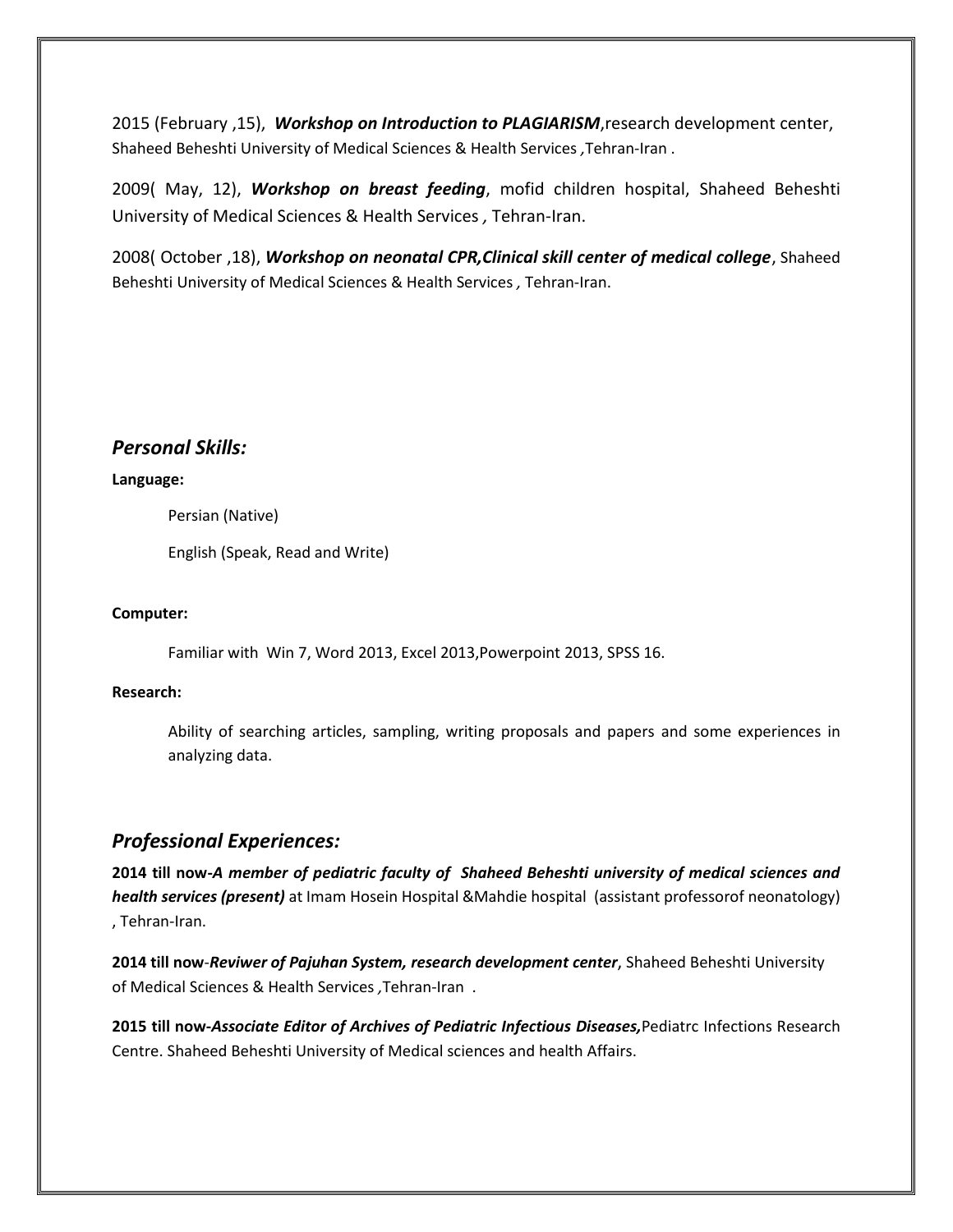**2015 till now-** *Responsible of haemovigilance committee in the perinatal &child issues,mahdie hospital ,* Pediatrc Infections Research Centre. Shaheed Beheshti University of Medical sciences and health Affairs.

**2016 till now-** *Responsible of medical student , s education in pediatric ward as Perseptor (IMAM HOSSEIN HOSPITAL)* shaheed beheshti university of medical sciences and health Services ,Tehran-Iran

**2016 till now- A member of Evidence Base Medicine group**, Educational Development Center (EDC), Shaheed Beheshti University of Medical Sciences & Health Services , Tehran-Iran.

### *Academic success:*

*-Top rank degree among medical science graduates of the Iran University of Medical Science ,straight entry to undergraduate specialties,1387(2008)*

*-Third rank degree in Pediatrics Board Exam in country ,1390 (*September, *2011)*

*-Second rank degree in Entrance Exam of neonatology and perinatology subspecialty,1390(* February, 2012*)*

*- Second rank degree in Neonatology &perinatology Board Exam in country 1393(*September, 2014*)*

## *Educational activity:*

**1-Naeeme Taslimi TaleghaniMD ,**Neonatal Resuscitation Program(NRP) workshop,Taleghani Hospital, Shahid Beheshti University of medical science (SBMU),September 12-13, 2015.

2- **Naeeme Taslimi TaleghaniMD ,**Neonatal Resuscitation Program(NRP) workshop , Mahdie Hospital, Shahid Beheshti University of medical science (SBMU), September 27-28, 2015.

3- **Naeeme Taslimi TaleghaniMD , Care of** Healthy neonates in hospital workshop, Mahdie Hospital, Shahid Beheshti University of medical science (SBMU), November 10, 2015

4-**Naeeme Taslimi TaleghaniMD ,**Neonatal Resuscitation Program(NRP) workshop, Taleghani Hospital, Shahid Beheshti University of medical science (SBMU), December 19, 2015

**5-Naeeme Taslimi TaleghaniMD ,**special care of newborn in NICU workshop , Mahdie Hospital, Shahid Beheshti University of medical science (SBMU), February 21-22, 2016.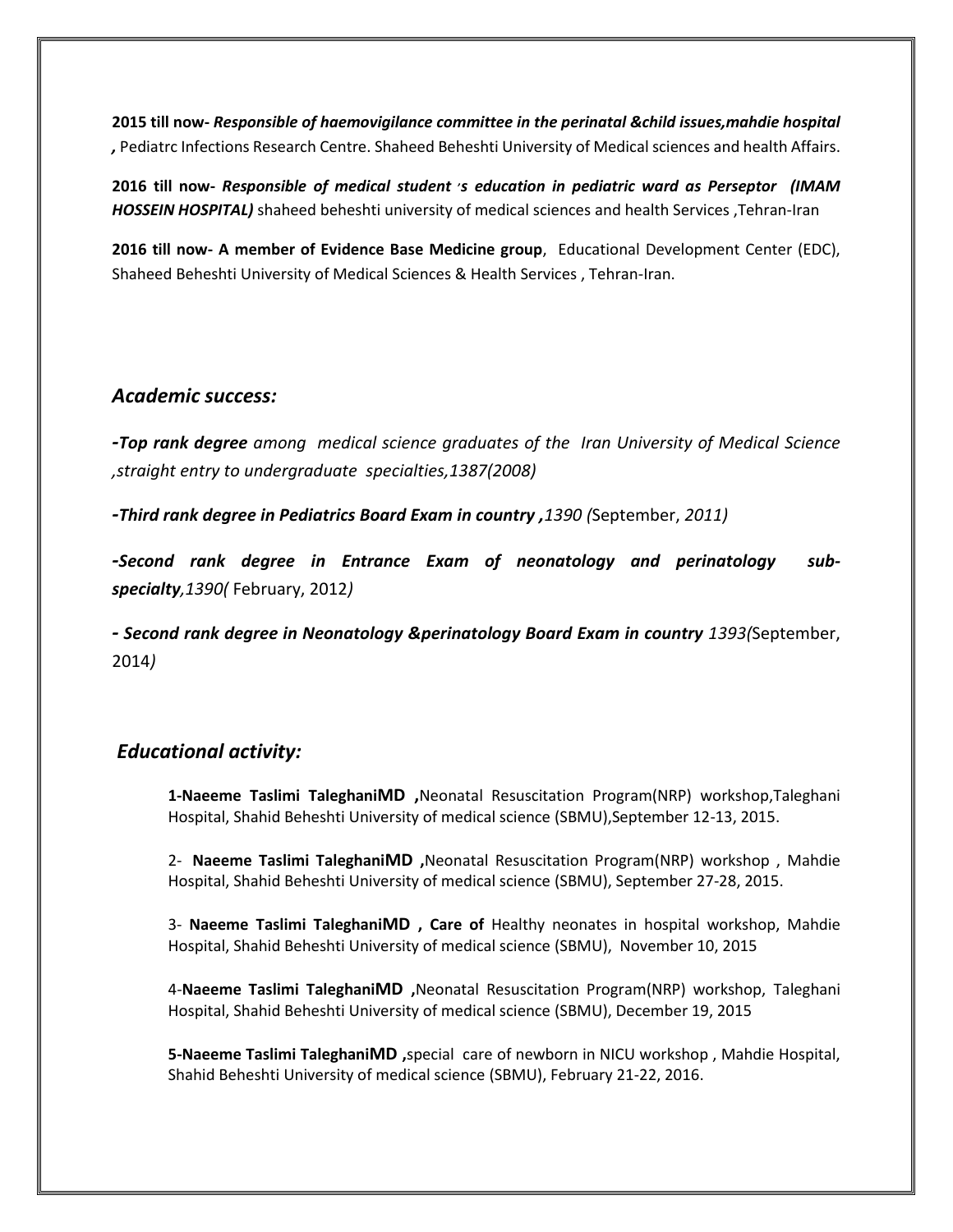**6- Naeeme Taslimi TaleghaniMD ,**Neonatal Resuscitation Program(NRP) workshop, Mahdie Hospital, Shahid Beheshti University of medical science (SBMU), August 14-15 , 2016

**7-Naeeme Taslimi TaleghaniMD** ,Neonatal Resuscitation Program(NRP) workshop, Mahdie Hospital, Shahid Beheshti University of medical science (SBMU), October 2, 2016

**8-Naeeme Taslimi TaleghaniMD** ,Neonatal Resuscitation Program( new NRP) workshop,Imam Hossein Hospital, Shahid Beheshti University of medical science (SBMU), October 6, 2016 **9- Naeeme Taslimi TaleghaniMD ,**Neonatal Resuscitation Program( new NRP) workshop,Imam Hossein Hospital, Shahid Beheshti University of medical science (SBMU), November 2, 2017 **10- Naeeme Taslimi TaleghaniMD ,**Neonatal Resuscitation Program( new NRP) workshop, school of medicin , Shahid Beheshti University of medical science (SBMU), November 2, 2017

#### *PUBLICATIONS:*

*Books:*

-1**کتاب راهنمای مراقبت نوزادان**، مبحث نحوه مراقبت از نوزادان مادران معتاد،دانشگاه علوم پزشکی و خدمات بهداشتی درمانی شهید صدوقی یزد،صفحه862

-8 کتاب مجموعه سواالت آزمون پذیرش دستیار فوق تخصصی رشته اطفال تهران:رهپویان شریف1932،

#### *Articles Publication:*

IN ENGLISH:

1- *Mozhgan Hashemieh , Naeeme Taslimi Taleghani, Kourosh Sheibani.*Difficulties in Diagnosis of Hemophagocytic Lymphohistocytosis: Overdiagnosis or Underdiagnosis; A Case Report. *IJBC 2009; 5: 39-43*

**2-** *Fariba Shirvani, Naimeh Taslimi, Abodlah Karimi, Mohammad Rahbar.* Study subclinical Hepatitis A infection in ambulatory patients, with nonspecific abdominal complaints in Mofid hospital of Tehran Iran. HealthMED.2012,10(6), 3302-7

**3**- *Naeeme Taslimi Taleghani, Seyyed Abolfazl Afjeh, Majid Jafari*. Iatrogenic Anemia (Hemolysis) Following the Use of Methylene Blue Powder in Newborn: A Case Report. Iran Red Crescent Med J. 2017 February; 19(2):e38810.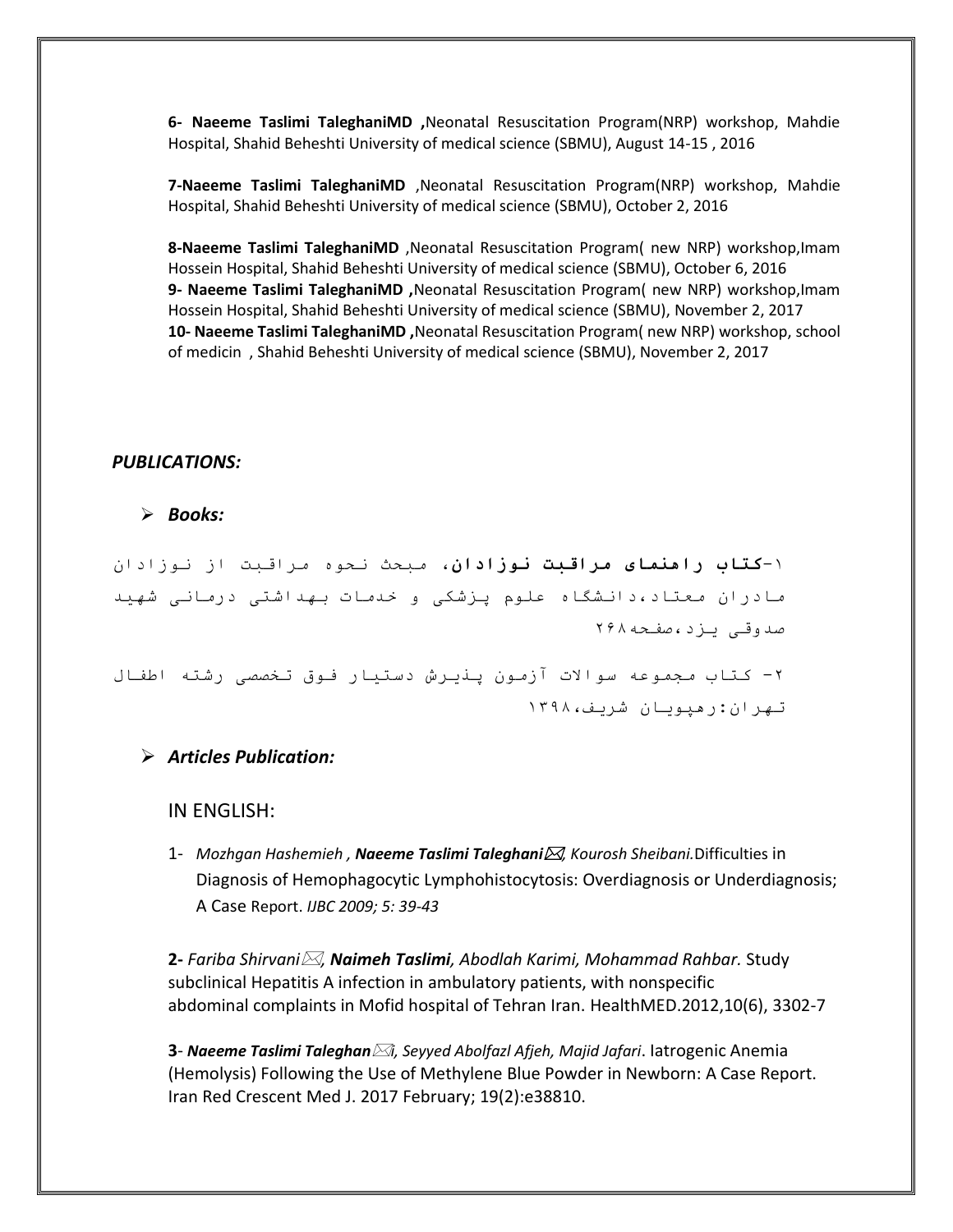**4-** Dehghan F, Khorami N, **Taleghani NT**, Bassiri A, Davoodian P, Shirvani F, et al. Drug Utilization Evaluation of Vancomycin in Pediatric Department. Novelty in Biomedicine. 2018;6(1):9-14.

**5-** Askari RA, Afjeh SA, **Taleghani NT**, Kazemian M, Sanii S, Fallahi M. Comparison of Nasal Continuous Positive Airway Pressure and Nasal Intermittent Mandatory Ventilation in Early Respiratory Support of Very Low Birth Weight Infants with Respiratory Distress Syndrome. Compr Ped. 2018; 9(2):e66407.

6-Fallahi M, Afjeh A, **Taslimi N**, Kazemian M, Pandi M, Tajalli S. Correlation between Late-onset Neutropenia, Sepsis and Associated Factors in Preterm Infants: A single center study. Iranian Journal of Blood and Cancer. 2018 Mar 15;10(1):16-9.

7-Mitra Radfa , Minoo Fallahi\*, **Naeeme Taslimi Taleghani** , Maryam Kazemi Aghdam , Sara Khoshkhu ,Salehe Tajalli, Is It Necessary to Measure T4 In Screening of Congenital Hypothyroidism in Preterm Infants? Academic Journal of Pediatrics & Neonatology. 7(3): AJPN.MS.ID.555768 (2018)

8-Kazemian M, Fallahi M, Fakhraee SH, Alavi S, **Taslimi Taleghani N**, Sani S. Osteopetrosis Presenting with Neonatal Thrombocytopenia: A Case Report. Iranian Journal of Neonatology IJN. 2018 Dec 1;9(4):84-7.

9- Maryam Khosnoud Shariati; Minoo Fallahi; Naeeme Taslimi Taleghani; Mitra Zonubi; Afsar Dastijani Farahani. "Evaluation of Risk Factors for Retinopathy of Prematurity in Preterm Neonates". Iranian Journal of Neonatology IJN, 10, 1, 2019, 23-30. doi: 10.22038/ijn.2019.32313.1449

#### *Internal congress presentations:*

#### - *Oral presentation:*

**1-Naeeme Taslimi Taleghani MD** ,neonatal respiratory distress panel, sick neonatal symposium,Mofid Hospital, Shahid Beheshti University of medical science (SBMU), March 6, 2014.

2-Naeeme Taslimi Taleghani MD, neonatal seizure, 1<sup>st</sup> Iranian Neonatal Health Nursing Congress, Milad Hospital, Iran University of medical science, December 2-5, 2014.

**3-Naeeme Taslimi Taleghani MD,**Non Invasive Ventilation in Neonatal Period,neonatal mechanical ventilation symposium, Mofid Hospital , Shahid Beheshti University of medical science (SBMU),December 16, 2014.

**4-Naeeme Taslimi Taleghani MD,**Kangaroo method care (KMC) training seminar, Iran University of medical science, October 4-5, 2015.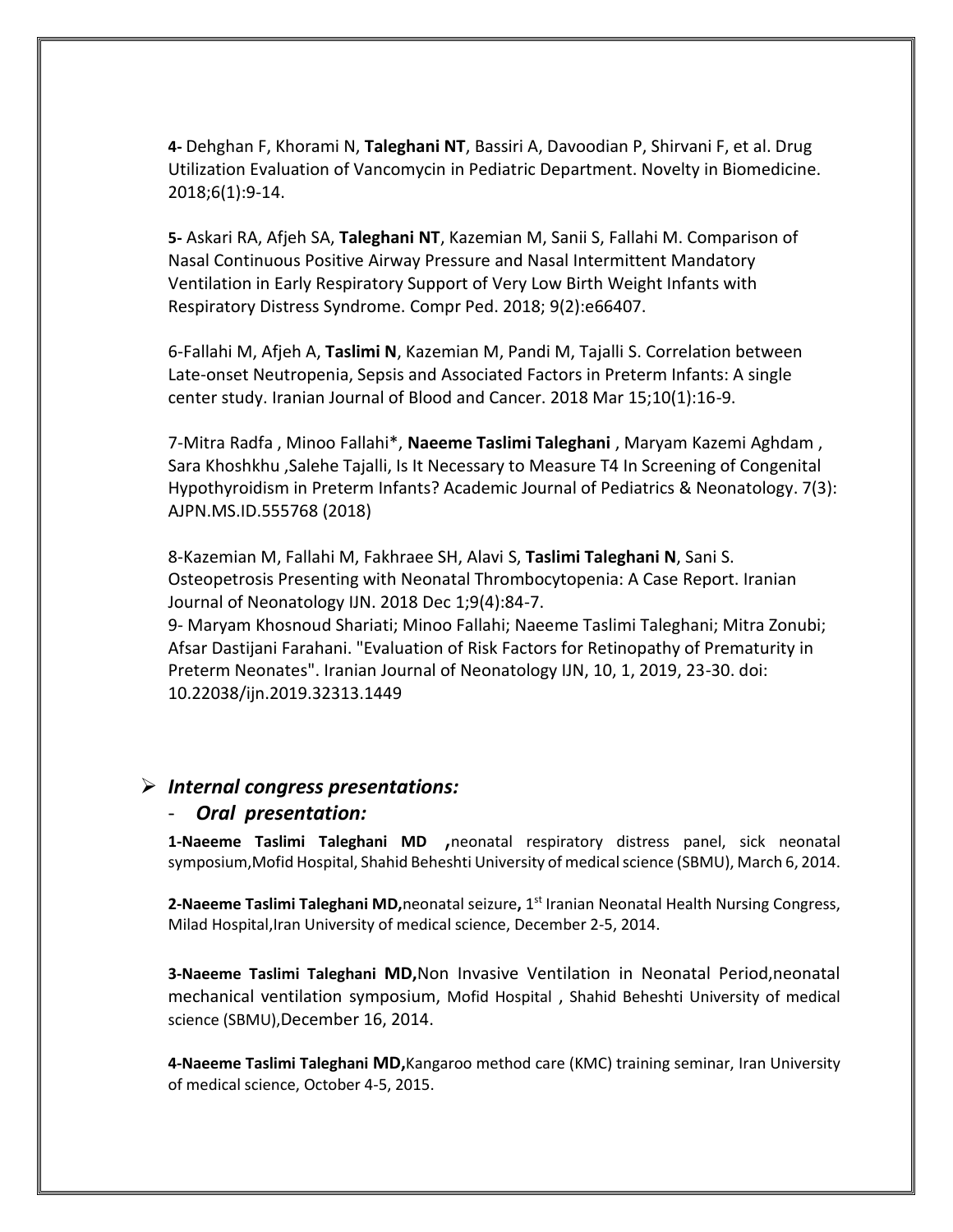**5- Naeeme Taslimi Taleghani MD,**One-day scientific conference of healthy neonates in hospital care,Mahdie Hospital, Shahid Beheshti University of medical science (SBMU), October 29, 2015.

**6-Naeeme Taslimi Taleghani MD,**One-day scientific conference of neonatal seizure, Imam Hossein Hospital, Shahid Beheshti University of medical science (SBMU), December 1, 2015.

**7-Naeeme Taslimi Taleghani** MD, Neonatal abstinence syndrome ,Neonatology &perinatology joint congress,Yazd university of medical science, December 16-18, 2015.

**8-Naeeme Taslimi Taleghani MD,**One-day scientific conference of neonatal resuscitation, Mahdie Hospital, Shahid Beheshti University of medical science (SBMU), February 25, 2016.

**9-Naeeme Taslimi Taleghani MD**,One-day scientific conference of updated data on vaccination , Imam Hossein Hospital, Shahid Beheshti University of medical science (SBMU), October 3, 2016

10-Naeeme Taslimi Taleghani MD,neonatal hypotonia panel, 3<sup>rd</sup> Iranian Neonatal Health Congress ,Razi international convention center ,Iran University of medical science, November 23- 25, 2016.

**11**-**Naeeme Taslimi Taleghani MD**, The evaluation of IVH incidence in VLBW infants treated with different methods of mechanical ventilation, 3<sup>rd</sup> Iranian Neonatal Health Nursing Congress, Razi international convention center ,Iran University of medical science, November 23-25, 2016.

**12- Naeeme Taslimi Taleghani MD**,Kangaroo method care (KMC) training seminar, Shahid Beheshti University of medical science, January 9 , 2016

**13**-**Naeeme Taslimi Taleghani MD**,Majid Jafari ,The first 1000 days of life :The importance of proper nutrition,4th Iranian Neonatal Health Congress ,Razi international convention center ,Iran University of medical science, November 15-17, 2017.

**14-Naeeme Taslimi Taleghani MD**,Roya Taheri Tafti,Sara Saniee, Neonatal colorectal disease: necrotizing enterocolitis, 26<sup>th</sup> annual congress of Iranian society of pediatric surgeon congenital malformation & colorectal acquired manual diseases in children,5-9 May 2018, Razi international convention center,Tehran,Iran.

**15- Dr Naeeme Taslimi Taleghani,Dr** Minoo Fallahi,Dr Mohammad Kazemian,Dr Abolfazl Afje **,**The importance of rational administration of antibiotics in newborn, 5th Iranian Neonatal Health Congress ,Razi international convention center ,Iran University of medical science, November 22- 24, 2018.

**16- Dr Naeeme Taslimi Taleghani**,Dr Minoo Fallahi,Dr banafshe Hamrahi. Dr Mohammad Kazemian, Comparison of Hyperbilirubinemia due to Ibuprofen andParacetamol used in treatment of the Patent Ductus Arteriosus in preterm neonate.The 14 th congress of pediatric common disease &emergencies, December 18-21,2018

17- **Dr Naeeme Taslimi Taleghani** ,Emergencies in neonatal jaundice, panel the 14 th congress of pediatric common disease &emergencies, December 18-21,2018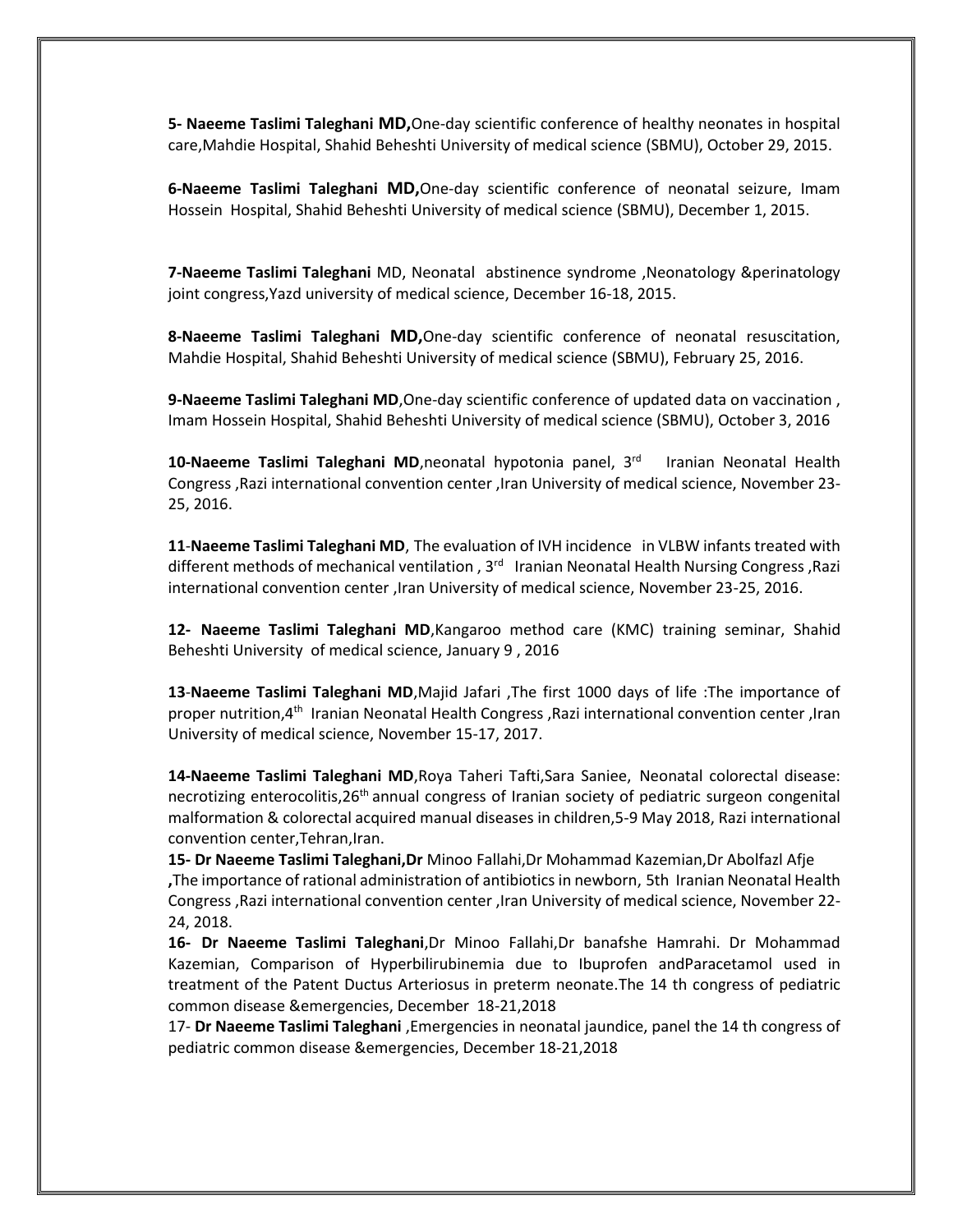### - *Poster presentation:*

1-**Naeeme Taslimi Taleghani MD**, Seyyed Abolfazl Afjeh MD,Majid Jafari MD , Assess the outcomes of VLBW neonate with RDS , treated with different respiratory support strategias at Mahdie NICU hospital, 2<sup>nd</sup> Iranian Neonatal Health Nursing Congress, Razi International convention center November 17-20, 2015

2- **Naeeme Taslimi Taleghani MD**, Seyyed Abolfazl Afjeh MD,Majid Jafari MD ,methylen blue toxicity and hemolysis after esophageal atresia in neonatal period, the  $10<sup>th</sup>$ national congress of IPHOS2017 :neonatal hematology ,Institute for the intellectual development of children and young adults,Tehran,Iran, September 13-15, 2017

3- Naeeme Taslimi Taleghani MD, Nutritional supports for preterm infants, the 13<sup>th</sup> congress of pediatric common diseas &emergencies, December 19-22,2017

### *International Congresses:*

### *- Oral presentation:*

**1- Naeeme Taslimi Taleghani MD**,Majid Jafari MD,The effects of epigenetics modification during first 1000 daysof life,29 th international congress of pediatrics ,childrens medical center,pediatrics center of excellence Tehran,Iran,oct 26-29.2017

### *- Poster presentation*

1- Nafiseh Saghafi, Reza Farid Hosseini, Farahzad Jabbari Azad, Majid Jafari, Zahra Mohsenian, Hadis Yousefzadeh**, Naeeme Taslimi**. Low-Dose Intravenous Immunoglobulin in Immunologic Abortion: Its Success Rate in Iran. 3th **International Congress** of Immuonology, Asthma and Allergy The First Symposium of Food and Drug Allergy. Mashhad , Iran, 3-6 May 2016. Poster presentation

- 2- **Naeeme Taslimi Taleghani** , Seyyed Abolfazl Afjeh, Majid Jafari. Iatrogenic hemolytic anemia in newborn after use of methylene blue powder; a case report. **international** congress of quality,safty and rational use of drug.Mashhad.Iran, 2015/11/4
- 3- Minoo Falahi, Naeeme Taslimi, Fakhraee SH, Alavi S, Osteopetrosis Presenting with Neonatal Thrombocytopenia International congress on neonatal hematology &oncology.22 April 2018
- 4- Roya Taheri Tafti,Maryam Khoshnood Shariati ,Naeeme Taslimi, Maryam Taraz, Approach to Arterial thromboembolism in newborns (A case report) International congress on neonatal hematology &oncology. 22 April 2018